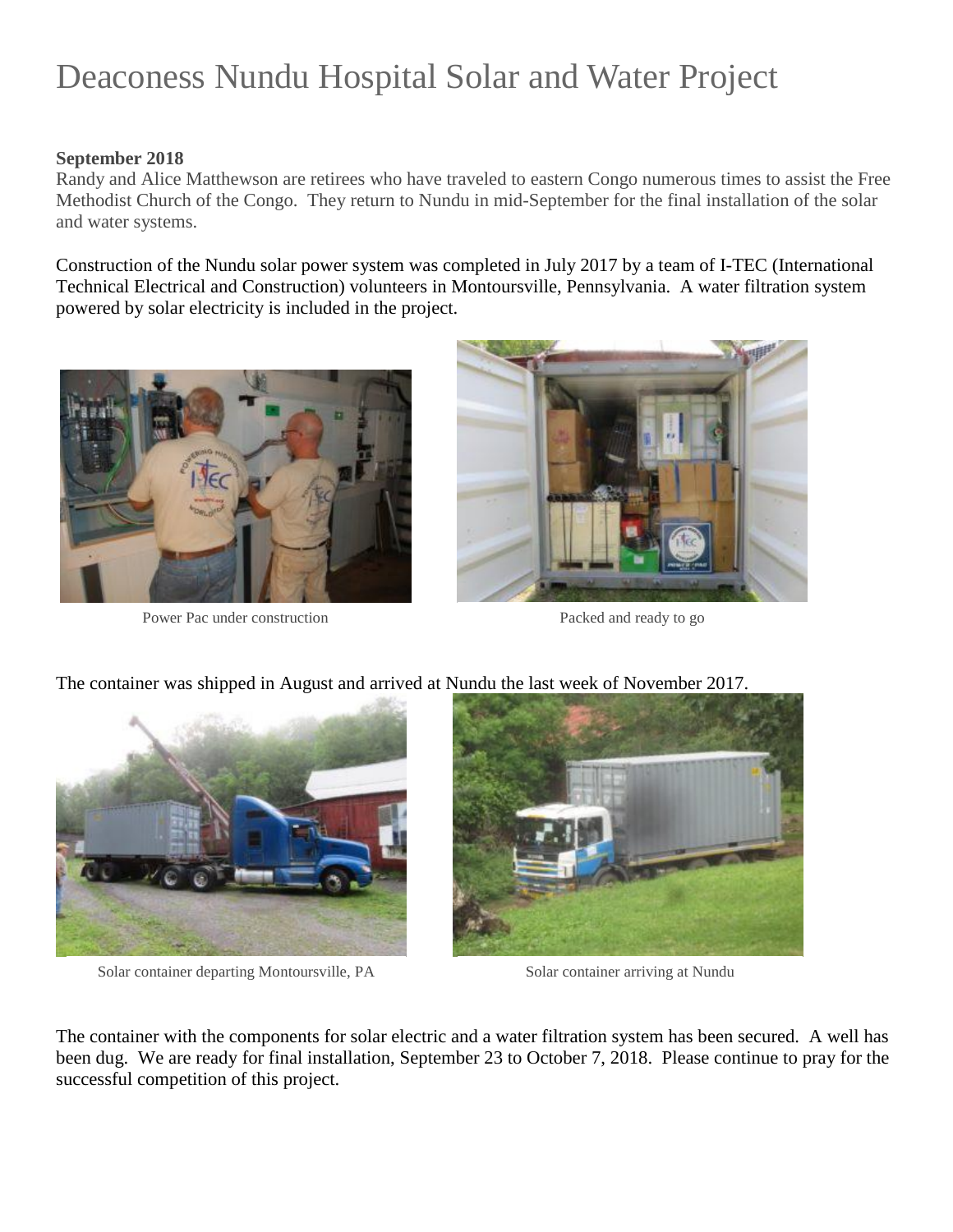## **NUNDU TRANSFORMATION DELAYED**

### **December 2017**

Randy and Alice Matthewson are retirees who have traveled to eastern Congo numerous times, assisting the Free Methodist Church of the Congo in various projects. They flew to Bujumbura, Burundi, in mid-September planning to spend six months at Nundu in South Kivu, an eastern province of the Congo. They were expecting the arrival of a 20 foot container packed with solar power and water systems, systems which would transform the station. But upon arriving in Bujumbura, Burundi, they found that rebel activity around Nundu made travel unsafe. The Bishop of the Free Methodist Church of the Congo gave his instruction to remain in Bujumbura until it was safe to travel.

Located at Nundu is Deaconess Hospital, a full-service Free Methodist hospital that has not had reliable running water or electricity for many years. The hospital oversees a network of health centers and maternities, serving a population in excess of 183,000.

The Democratic Republic of Congo (DRC) endured a period of civil war from 1996-2004. Despite the resulting political and economic instability, Nundu Hospital has continued to function under the leadership of national doctors and nurses.

For many years Nundu depended on a diesel generator, but with present budget realities diesel fuel has been increasingly more expensive. In addition, water had been provided by a diesel powered water pump. However, when the nearby Sanja River changed course, the well and pump were destroyed. How was Nundu to address the power and water needs of the hospital?

Solar technology has become more efficient and is now readily available, providing an immediate, affordable source of electricity. CAHO collaborated with I-TEC (International Technical Electrical and Construction), located in Montoursville, PA, to build a 17 kilowatt electrical system

Construction of the Nundu solar power system was completed in July by a team of volunteers. A 25 kilowatt diesel generator was built into the system as a back-up. In addition, a water filtration system powered by solar electricity, will provide 10 gallons of water per minute. Also included in the shipment are LED lights, an LED surgery light, small sterilizers, oxygen concentrators and shop equipment.

About two weeks after arriving in Bujumbura, near the end of September, the Matthewsons were given clearance by Bishop Lubunga to travel to Nundu. The container, into which the solar electric system was built, had been shipped out of Louisiana in mid-August and arrived in Dar es Salaam, Tanzania, mid-September, on schedule. From there it was to have arrived at Nundu by mid-October, in preparation for installation of the electrical and water systems by the I-TEC team in early November. But this was not to be. Political unrest delayed the transport of the container by truck from Dar es Salaam to Nundu, and I-TEC found it necessary to cancel its trip to the Congo.

Pray that political stability will return and that the I-TEC team will be able to travel to Nundu soon. Yes, the container safely arrived at Nundu just before Thanksgiving, and for its safe arrival we give thanks. Reliable solar electricity and an adequate source of clean water will enable the hospital to function at an efficient and sustainable level, a transformation which is urgently needed. But for the present, water will carried by hand and limited electricity is the norm. Pray for Randy and Alice, that they will be safe and encouraged during these uncertain times. Yes, Nundu transformation is delayed, but we believe we will see transformation in God's time.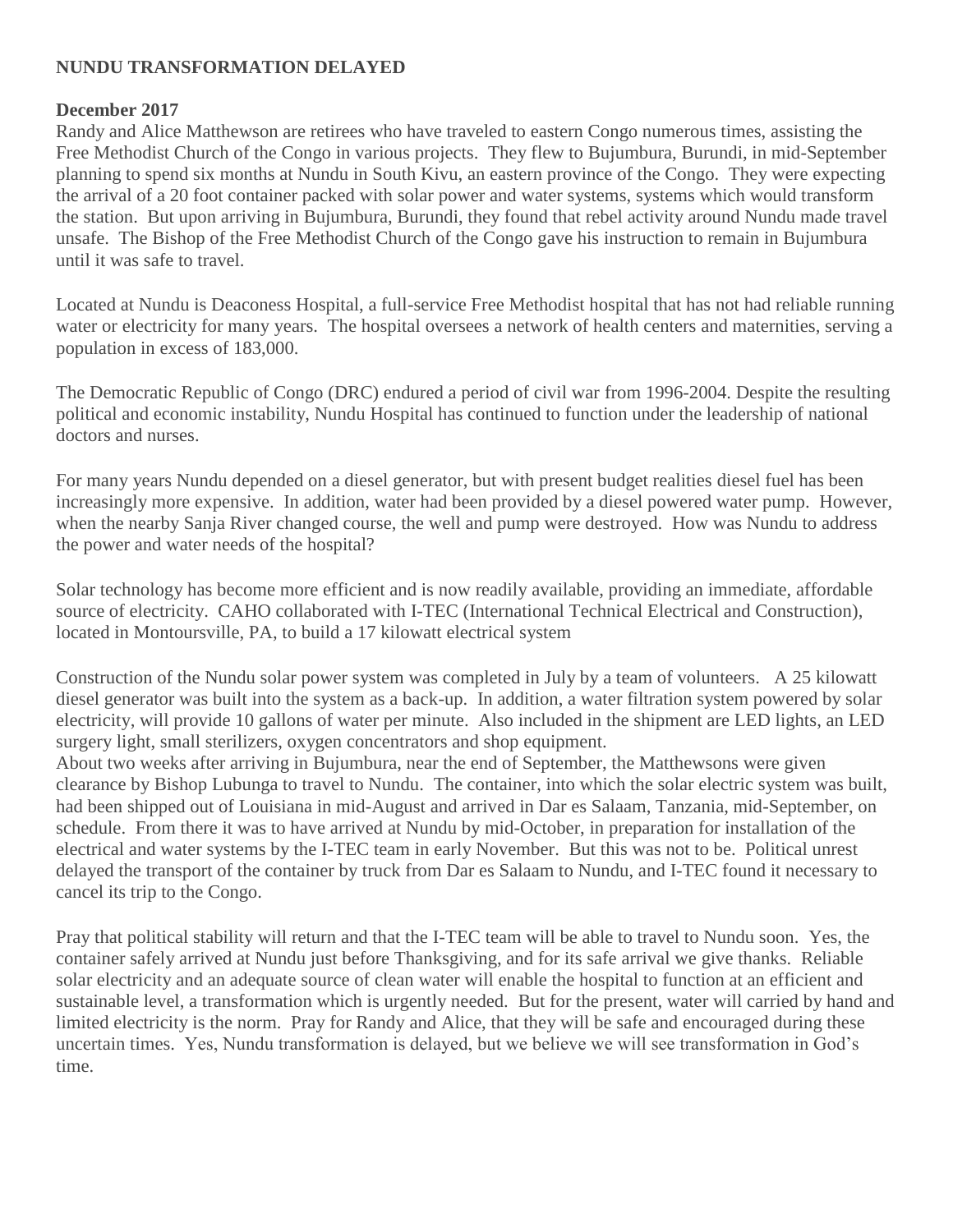





## **NUNDU HOSPITAL SOLAR & WATER PROJECT UPDATE**

### **May 5, 2017**

**Deaconess Nundu Hospital is a full-service Free Methodist hospital will have reliable running water or electricity soon!** The hospital has needed a reliable and sustainable source of power for many years. The hospital is the hospital of reference for the region of South Kivu, a western province of the Congo, and oversees a network of health centers and maternities. Nundu now has a 120 bed capacity, providing surgical and maternity services for a population in excess of 183,000.

We have been blessed to have such a broad base of support. I-TEC based at Montoursville PA is currently outfitting the container with solar (Power PAC) and water filtration components Water Mission). The container will be shipped in July with planned arrival in the DRC in September. Randy and Alice Matthewson will provide on-site support. A team I-TEC volunteers will provide the technical expertise needed to install the PowerPac and water filtration system.